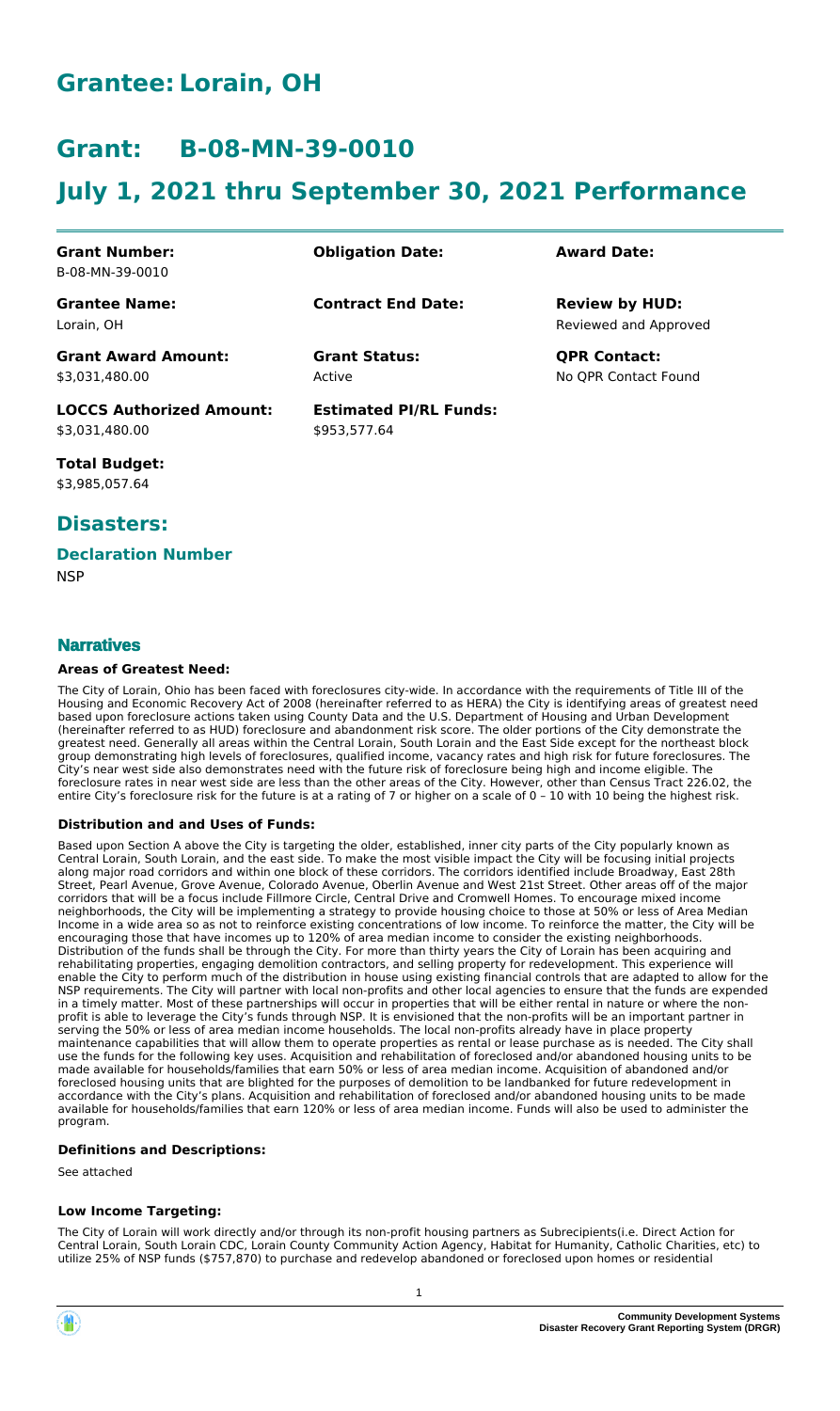properties for housing individuals or families whose incomes do not exceed 50 percent of area median income: Our goal is to purchase and redevelop 15 abandoned or foreclosed upon homes. Upon completion of each property's rehabilitation, these properties will provide affordable housing either as affordable rental housing or as a affordable home for sale to families whose income does not exceed 50 percent of area median income

In accordance with NSP guidelines, all properties acquired will have been abandoned and/or a foreclosed home or residential property located in the targeted areas of the City ofLorain

#### **Acquisition and Relocation:**

The City anticipates demolishing approximately 75 housing units with the initial use of NSP funds. All of the housing units can be reasonably assumed to be low- and/or moderate-income dwelling units, based upon their locations in the areas of Greatest Need. Key parcels shall be acquired and demolished that have a high level of probability of being redeveloped, either because existing land use is non-conforming or that it is a part of a larger project area that will provide sufficient land for private developers to have an interest, public works projects, or a joint venture.

The City anticipates being able to provide approximately 19 units of housing through acquisition, rehabilitation and sale or lease purchase to households that are less than or equal to 120% of the area median income. It is anticipated that the 19 units will be acquired within six months of funding. The rehabilitation shall be less than twelve months.

An additional 15 units will be made available following the same schedule to households that earn 50% or less of area median income.

#### **Public Comment:**

As soon as plan is completed it will be placed on the internet for public comment. This shall occur on or before November 16, 2008. Additional copies will be made available at the Clerk of Council and the Community Development Department Offices located at 200 West Erie Avenue, Lorain, Ohio 44052.

The Department of Community Development has staff that can speak Spanish fluently to allow limited English speaking persons access to the information and ability to comment.

Legislation adopting plan will be submitted to Council for approval on November 17, 2008.

Public comments will be compiled and summarized and included in the plan submission by no later than December 1st.

| <b>Overall</b>                                     | <b>This Report Period</b> | <b>To Date</b> |
|----------------------------------------------------|---------------------------|----------------|
| <b>Total Projected Budget from All Sources</b>     | \$0.00                    | \$3,875,361.78 |
| <b>Total Budget</b>                                | \$0.00                    | \$3,875,361.78 |
| <b>Total Obligated</b>                             | \$0.00                    | \$3,875,361.78 |
| <b>Total Funds Drawdown</b>                        | \$0.00                    | \$3,692,757.85 |
| <b>Program Funds Drawdown</b>                      | \$0.00                    | \$2,831,536.69 |
| <b>Program Income Drawdown</b>                     | \$0.00                    | \$861,221.16   |
| <b>Program Income Received</b>                     | \$800.00                  | \$953,577.64   |
| <b>Total Funds Expended</b>                        | \$234.81                  | \$3,693,562.37 |
| <b>HUD Identified Most Impacted and Distressed</b> | \$0.00                    | \$0.00         |
| <b>Other Funds</b>                                 | \$0.00                    | \$0.00         |
| <b>Match Funds</b>                                 | \$0.00                    | \$0.00         |
| Non-Match Funds                                    | \$0.00                    | \$0.00         |
| <b>Funds Expended</b>                              |                           |                |

| <b>Overall</b>  | <b>This Period</b> | <b>To Date</b> |
|-----------------|--------------------|----------------|
| City of Lorain1 | \$234.81           | \$2,306,365.54 |
| City of Lorain2 | \$0.00             | \$1,387,196.83 |

## **Progress Toward Required Numeric Targets**

| <b>Requirement</b>                | <b>Target</b>  | <b>Projected</b> | <b>Actual</b> |
|-----------------------------------|----------------|------------------|---------------|
| <b>Overall Benefit Percentage</b> | 99.99%         | $.00\%$          | .00%          |
| <b>Minimum Non Federal Match</b>  | \$.00          | \$.00            | \$.00         |
| <b>Overall Benefit Amount</b>     | \$3,597,161.71 | \$.00            | \$.00         |
| <b>Limit on Public Services</b>   | \$454,722,00   | \$.00            | \$.00         |

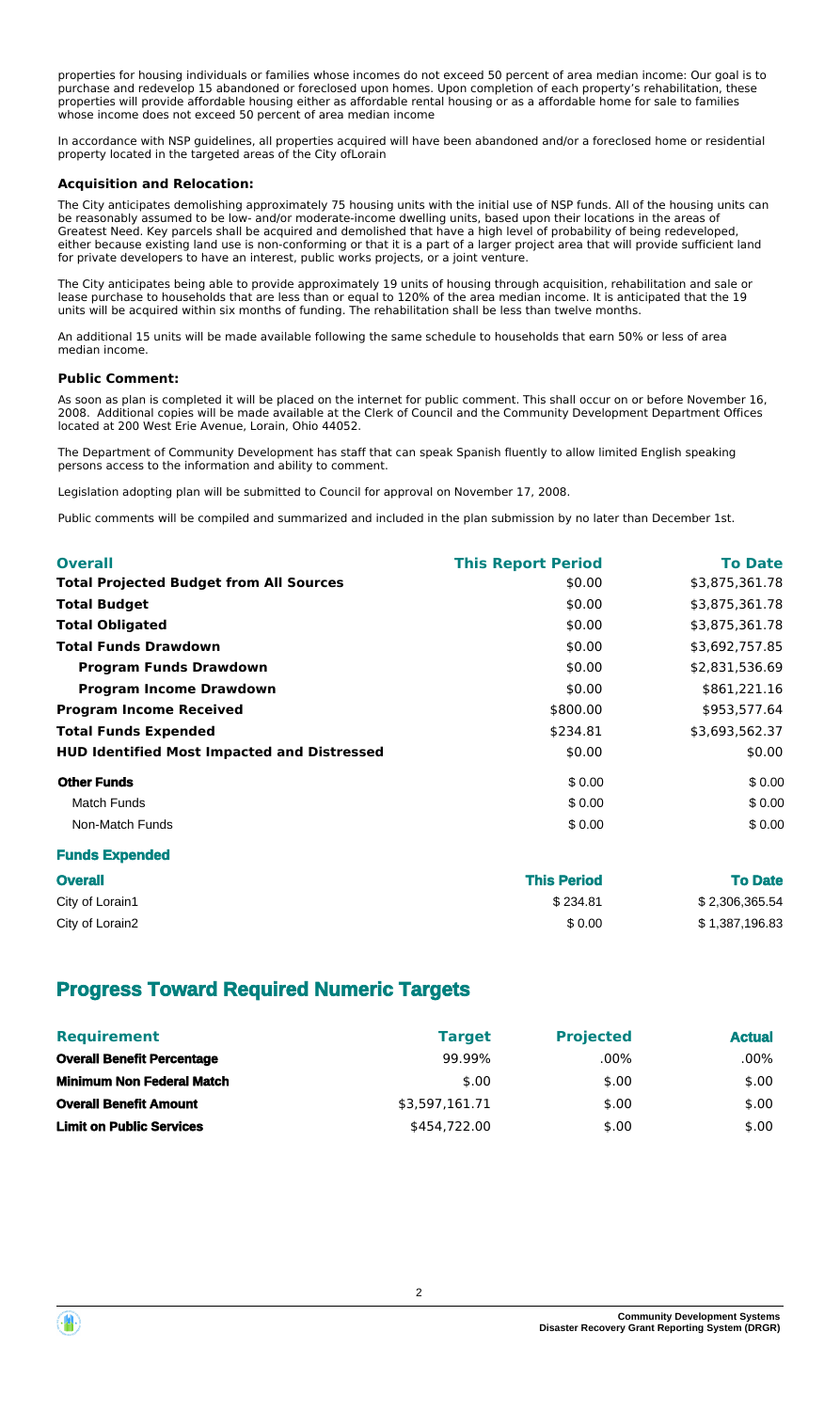| <b>Limit on Admin/Planning</b>           | \$303.148.00 | \$387.536.18 | \$387,287.93 |
|------------------------------------------|--------------|--------------|--------------|
| Limit on Admin                           | \$.00        | \$387.536.18 | \$387.287.93 |
| <b>Most Impacted and Distressed</b>      | \$.00        | \$.00        | \$.00        |
| <b>Progress towards LH25 Requirement</b> | \$996.264.41 |              | \$937.391.14 |

# **Overall Progress Narrative:**

sold one house and 2 vacant parcels. continue to maintain existing parcels and working toward selling last property at 1005- 1007 W. 17th.

# **Project Summary**

| <b>Project #, Project Title</b>                       | <b>This Report</b>                      | <b>To Date</b>                          |                                         |
|-------------------------------------------------------|-----------------------------------------|-----------------------------------------|-----------------------------------------|
|                                                       | <b>Program Funds</b><br><b>Drawdown</b> | <b>Project Funds</b><br><b>Budgeted</b> | <b>Program Funds</b><br><b>Drawdown</b> |
| 9999, Restricted Balance                              | \$0.00                                  | \$0.00                                  | \$0.00                                  |
| P08-001, Administration                               | \$0.00                                  | \$387.536.18                            | \$304,859.00                            |
| P08-002, Demolition of Blighted Structures            | \$0.00                                  | \$809.145.23                            | \$564,288.06                            |
| P08-003, Landbanking                                  | \$0.00                                  | \$981,592.82                            | \$777,082.38                            |
| P08-004, Acquisition for Rehab and Sale               | \$0.00                                  | \$581.111.68                            | \$490,174.42                            |
| P08-005, Acquisition for Rehab and Sale 25% set-aside | \$0.00                                  | \$1,115,975.88                          | \$695,132.83                            |

# **Activities**

**Project # / P08-003 / Landbanking**

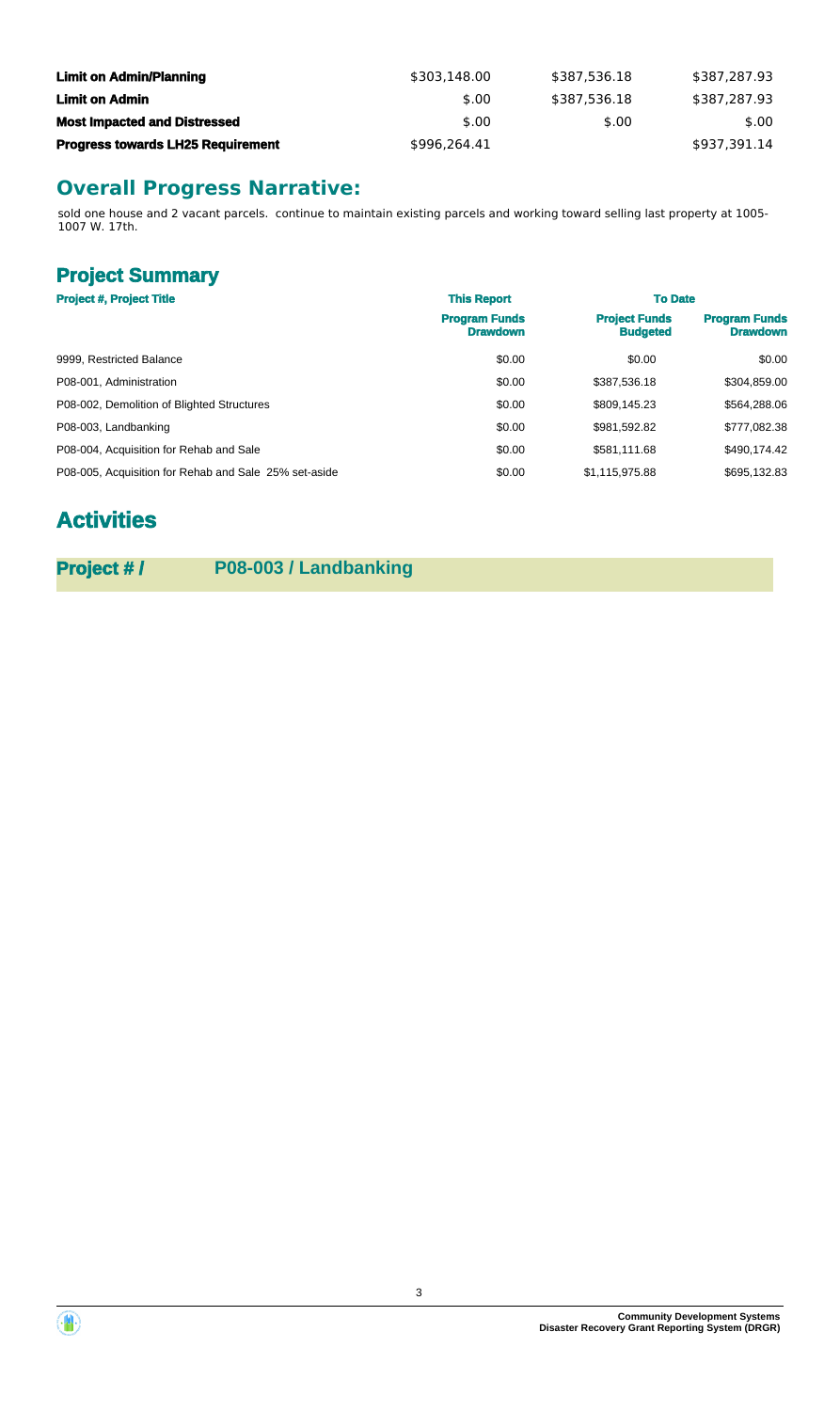## **Grantee Activity Number: 08-003-026 Activity Title: 330 W 13th St**

| <b>Activity Type:</b>                 | <b>Activity Status:</b>                    |
|---------------------------------------|--------------------------------------------|
| Land Banking - Acquisition (NSP Only) | Completed                                  |
| <b>Project Number:</b>                | <b>Project Title:</b>                      |
| P08-003                               | Landbanking                                |
| <b>Projected Start Date:</b>          | <b>Projected End Date:</b>                 |
| 01/15/2010                            | 09/14/2010                                 |
| <b>Benefit Type:</b>                  | <b>Completed Activity Actual End Date:</b> |
| Area (Census)                         |                                            |
| <b>National Objective:</b>            | <b>Responsible Organization:</b>           |
| NSP Only - LMMI                       | City of Lorain1                            |
|                                       |                                            |

| <b>Overall</b>                                 | <b>Jul 1 thru Sep 30, 2021</b> | <b>To Date</b> |
|------------------------------------------------|--------------------------------|----------------|
| <b>Total Projected Budget from All Sources</b> | \$0.00                         | \$12,057.98    |
| <b>Total Budget</b>                            | \$0.00                         | \$12,057.98    |
| <b>Total Obligated</b>                         | \$0.00                         | \$12,057.98    |
| <b>Total Funds Drawdown</b>                    | \$0.00                         | \$12,057.98    |
| <b>Program Funds Drawdown</b>                  | \$0.00                         | \$11,990.00    |
| <b>Program Income Drawdown</b>                 | \$0.00                         | \$67.98        |
| <b>Program Income Received</b>                 | \$400.00                       | \$400.00       |
| <b>Total Funds Expended</b>                    | \$0.00                         | \$12,057.98    |
| <b>Most Impacted and Distressed Expended</b>   | \$0.00                         | \$0.00         |

## **Activity Description:**

2301(c)3 C Establish land banks for homes that have been foreclosed upon, and CDBG equivalent 570CFR201(a)Acquisition & (b) Disposition. Actively acquire properties to be demolished and held for redevelopment by the private sector or the City. Reuses of the property will be determined based upon existing plans, zoning and/or proposals received for redevelopment. These funds will be combined with the NSP Activity – Demolition of Blighted Structures. For acquisition activities, include: discount rate Not less than 5% on any individual acquisition and not less than 15% on an aggregated basis. The City will pursue strategies to acquire at prices below these minimums by pursuing donations and partial donations where appropriate

#### **Location Description:**

330 W 13th St, Lorain, OH 44052 Census Tract 229

#### **Activity Progress Narrative:**

## **Accomplishments Performance Measures**

**This Report Period Cumulative Actual Total / Expected Total Total**



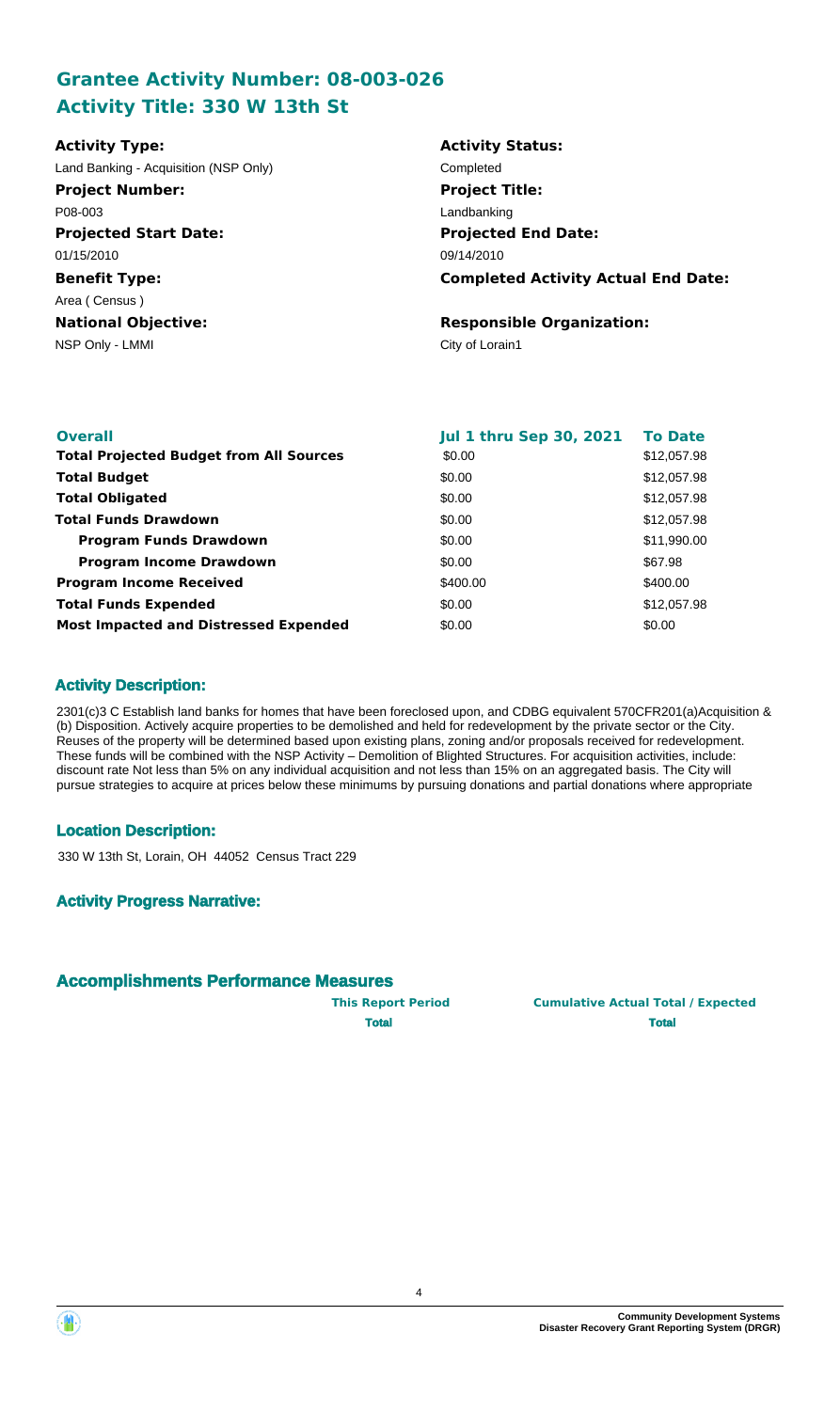|                         | <b>This Report Period</b> | <b>Cumulative Actual Total / Expected</b> |
|-------------------------|---------------------------|-------------------------------------------|
|                         | <b>Total</b>              | <b>Total</b>                              |
| # of Housing Units      |                           | 2/1                                       |
| # of Singlefamily Units |                           | 2/1                                       |

#### **Beneficiaries Performance Measures**

**No Beneficiaries Performance Measures found.**

#### **Activity Locations**

**No Activity Locations found.**

No Other Funding Sources Found **Other Funding Sources**

## **Other Funding Sources Budgeted - Detail**

## **No Other Match Funding Sources Found**

Activity **Supporting Documents:** None



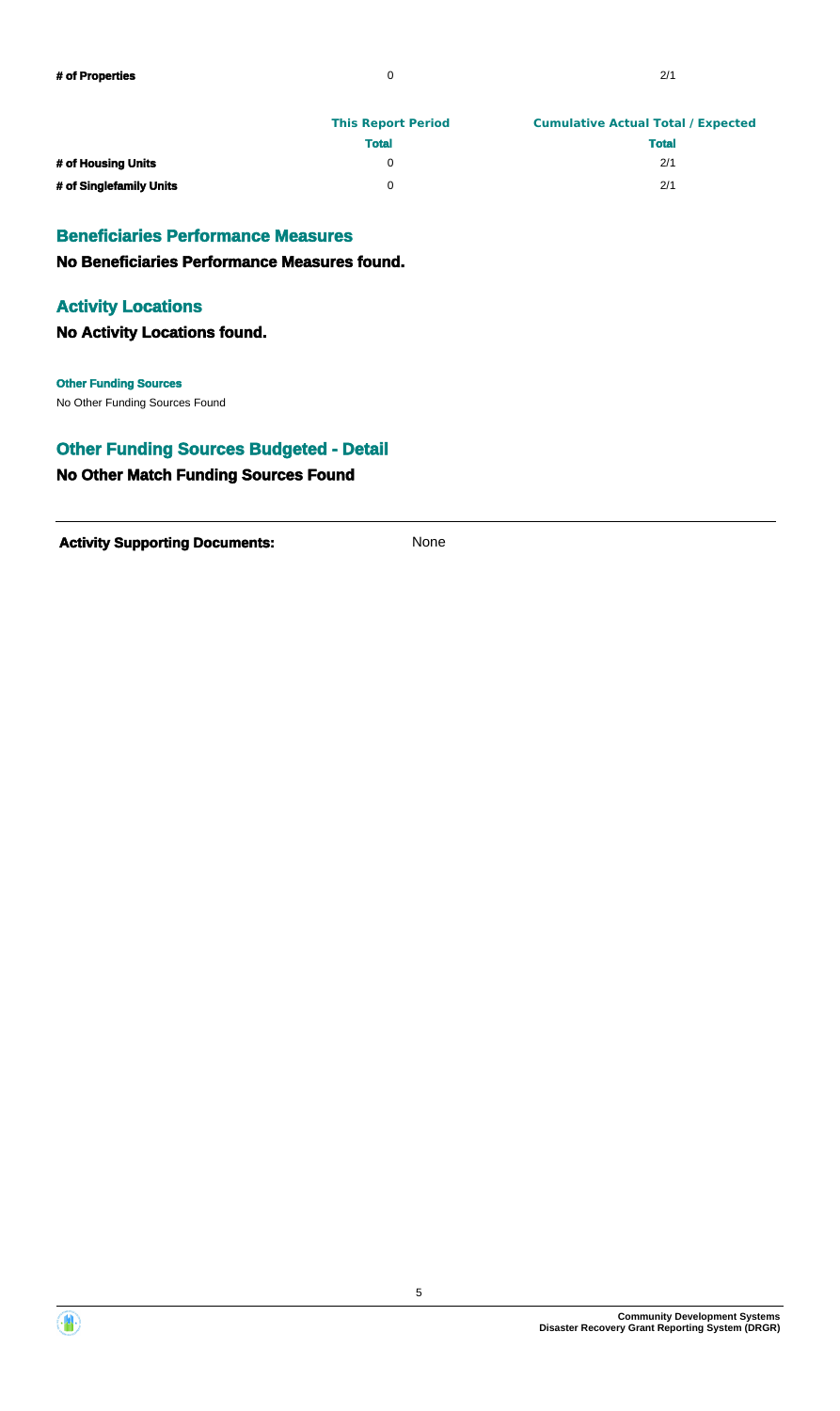## **Grantee Activity Number: 08-003-040 Activity Title: 2259 Beech Ave**

| <b>Activity Type:</b>                 | <b>Activity Status:</b>                    |
|---------------------------------------|--------------------------------------------|
| Land Banking - Acquisition (NSP Only) | Completed                                  |
| <b>Project Number:</b>                | <b>Project Title:</b>                      |
| P08-003                               | Landbanking                                |
| <b>Projected Start Date:</b>          | <b>Projected End Date:</b>                 |
| 07/12/2010                            | 12/31/2010                                 |
| <b>Benefit Type:</b>                  | <b>Completed Activity Actual End Date:</b> |
| Area (Census)                         |                                            |
| <b>National Objective:</b>            | <b>Responsible Organization:</b>           |
| NSP Only - LMMI                       | City of Lorain2                            |
|                                       |                                            |

| <b>Overall</b>                                 | <b>Jul 1 thru Sep 30, 2021</b> | <b>To Date</b> |
|------------------------------------------------|--------------------------------|----------------|
| <b>Total Projected Budget from All Sources</b> | \$0.00                         | \$9,698.69     |
| <b>Total Budget</b>                            | \$0.00                         | \$9,698.69     |
| <b>Total Obligated</b>                         | \$0.00                         | \$9,698.69     |
| <b>Total Funds Drawdown</b>                    | \$0.00                         | \$9,698.69     |
| <b>Program Funds Drawdown</b>                  | \$0.00                         | \$9,642.71     |
| <b>Program Income Drawdown</b>                 | \$0.00                         | \$55.98        |
| <b>Program Income Received</b>                 | \$400.00                       | \$407.44       |
| <b>Total Funds Expended</b>                    | \$0.00                         | \$9,698.69     |
| <b>Most Impacted and Distressed Expended</b>   | \$0.00                         | \$0.00         |

## **Activity Description:**

2301(c)3 C Establish land banks for homes that have been foreclosed upon, and CDBG equivalent 570CFR201(a)Acquisition & (b) Disposition. Actively acquire properties to be demolished and held for redevelopment by the private sector or the City. Reuses of the property will be determined based upon existing plans, zoning and/or proposals received for redevelopment. These funds will be combined with the NSP Activity – Demolition of Blighted Structures. For acquisition activities, include: discount rate Not less than 5% on any individual acquisition and not less than 15% on an aggregated basis. The City will pursue strategies to acquire at prices below these minimums by pursuing donations and partial donations where appropriate.

## **Location Description:**

2259 Beech Ave, Lorain, OH

## **Activity Progress Narrative:**

## **Accomplishments Performance Measures**

**This Report Period Cumulative Actual Total / Expected Total Total**



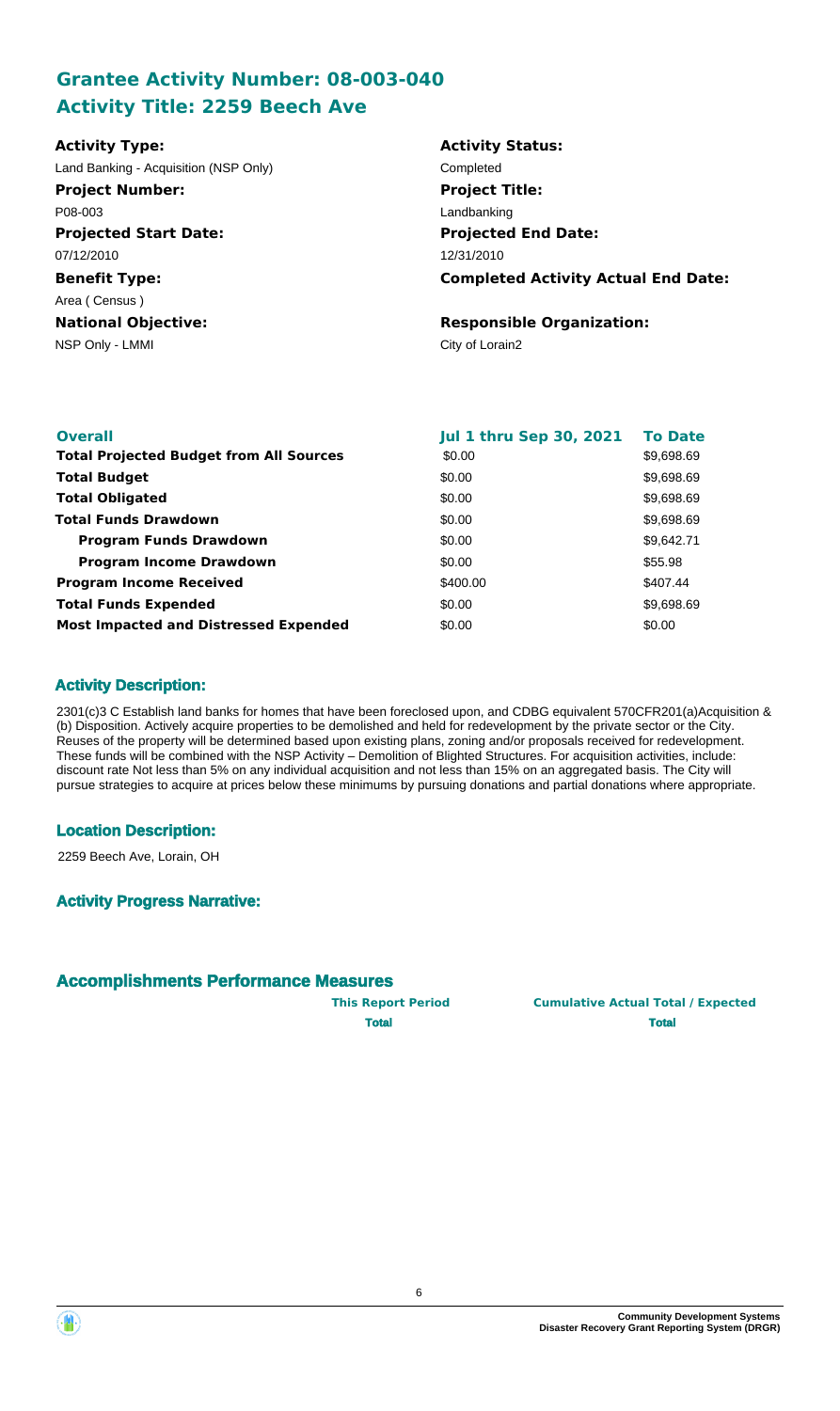|                         | <b>This Report Period</b> | <b>Cumulative Actual Total / Expected</b> |  |
|-------------------------|---------------------------|-------------------------------------------|--|
|                         | <b>Total</b>              | <b>Total</b>                              |  |
| # of Housing Units      |                           | 2/1                                       |  |
| # of Singlefamily Units |                           | 2/1                                       |  |

#### **Beneficiaries Performance Measures**

**No Beneficiaries Performance Measures found.**

#### **Activity Locations**

**No Activity Locations found.**

No Other Funding Sources Found **Other Funding Sources**

# **Other Funding Sources Budgeted - Detail**

## **No Other Match Funding Sources Found**

| <b>Activity Supporting Documents:</b> | None |
|---------------------------------------|------|
|                                       |      |

**Project # / P08-005 / Acquisition for Rehab and Sale 25% set-aside**



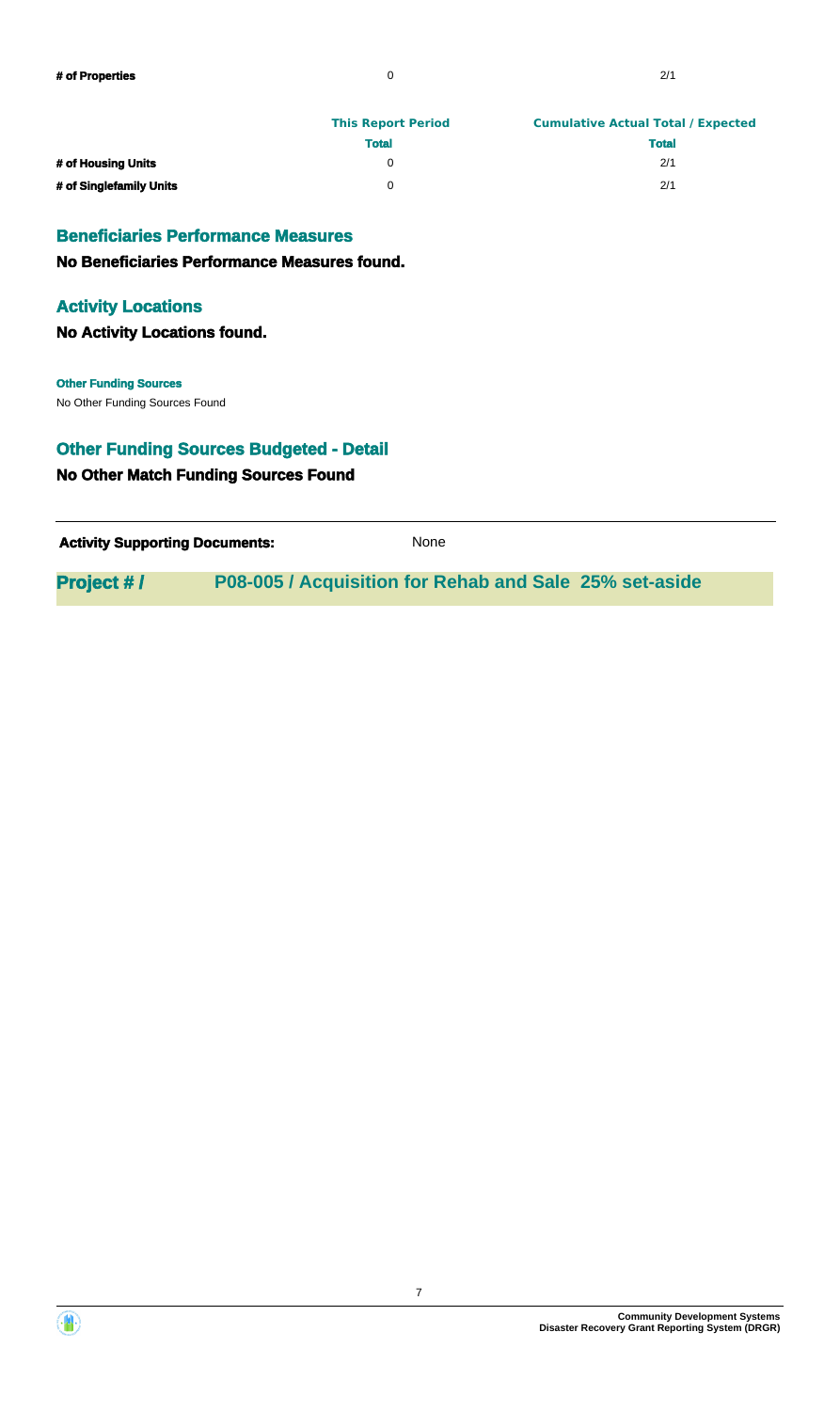## **Grantee Activity Number: 08-005-004 Activity Title: 314 W 32nd St**

| <b>Activity Status:</b>                      |
|----------------------------------------------|
| Under Way                                    |
| <b>Project Title:</b>                        |
| Acquisition for Rehab and Sale 25% set-aside |
| <b>Projected End Date:</b>                   |
| 09/14/2010                                   |
| <b>Completed Activity Actual End Date:</b>   |
|                                              |
| <b>Responsible Organization:</b>             |
| City of Lorain1                              |
|                                              |
|                                              |

| <b>Overall</b>                                 | <b>Jul 1 thru Sep 30, 2021</b> | <b>To Date</b> |
|------------------------------------------------|--------------------------------|----------------|
| <b>Total Projected Budget from All Sources</b> | \$0.00                         | \$140,723.74   |
| <b>Total Budget</b>                            | \$0.00                         | \$140,723,74   |
| <b>Total Obligated</b>                         | \$0.00                         | \$140,723.74   |
| <b>Total Funds Drawdown</b>                    | \$0.00                         | \$82,516.22    |
| <b>Program Funds Drawdown</b>                  | \$0.00                         | \$61,739.90    |
| <b>Program Income Drawdown</b>                 | \$0.00                         | \$20,776.32    |
| <b>Program Income Received</b>                 | \$0.00                         | \$11,971.93    |
| <b>Total Funds Expended</b>                    | \$99.30                        | \$82,643.50    |
| City of Lorain1                                | \$99.30                        | \$82,643.50    |
| <b>Most Impacted and Distressed Expended</b>   | \$0.00                         | \$0.00         |

## **Activity Description:**

NSP Eligible Use 2301(c)3B CDBG Activities 24CFR570.201(a) Acquisition, (b) Disposition, (n) Direct Homeownership Assistance including as modified by 24CFR570.202. The acquisition and rehabilitation of properties within the City to be made available for resale at a discount to households earning 50% or less of Area Median Income to avoid continuing concentration of low income families. This item includes paying for costs associated with the required counseling. For housing related activities, include: tenure of beneficiaries—These properties will be for owner occupied or as a lease, it is anticipated that it will be 5 sale and 14 lease or lease purchase; duration or term of assistance; Up to 15 years on purchase, and 5 years on lease Discounted acquisition and the installation of energy efficient furnaces and water tanks will ensure that the properties cost of ownership is reduced. The sale of homes will not exceed the costs incurred by the City. If necessary, the City will use a 2nd mortgage to ensure affordable payments. Deed restrictions will be filed to ensure that if housing unit were to sell it would remain affordable to 50% of Area Median Income. For acquisition activities, include: discount rate Not less than 5% on any individual acquisition and not less than 15% on an aggregated basis. The City will pursue strategies to acquire at prices below these minimums by pursuing donations and partial donations where appropriate. For financing activities, include: If a purchase money mortgage is needed as a part of the sale, the City shall use an interest rate not to exceed 3.25% .

## **Location Description:**

314 W 32nd St, Lorain, OH Census Tract 235

#### **Activity Progress Narrative:**

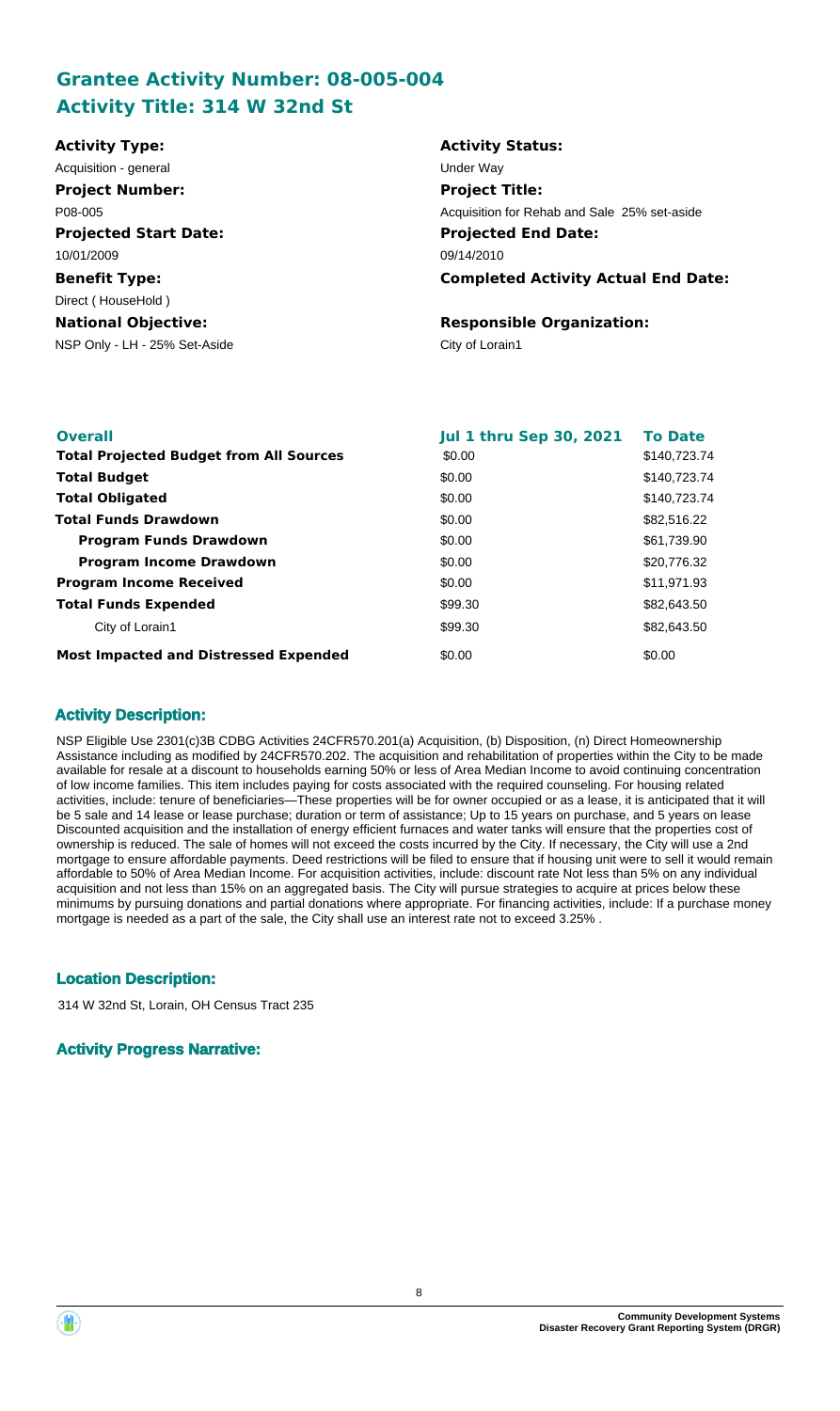## **Accomplishments Performance Measures**

|                         | <b>This Report Period</b> | <b>Cumulative Actual Total / Expected</b> |
|-------------------------|---------------------------|-------------------------------------------|
|                         | <b>Total</b>              | <b>Total</b>                              |
| # of Properties         | 0                         | 1/1                                       |
|                         |                           |                                           |
|                         | <b>This Report Period</b> | <b>Cumulative Actual Total / Expected</b> |
|                         | <b>Total</b>              | <b>Total</b>                              |
| # of Housing Units      | 0                         | 2/1                                       |
| # of Singlefamily Units | 0                         | 2/1                                       |

## **Beneficiaries Performance Measures**

**No Beneficiaries Performance Measures found.**

#### **Activity Locations**

#### **No Activity Locations found.**

**Other Funding Sources**

No Other Funding Sources Found

## **Other Funding Sources Budgeted - Detail**

#### **No Other Match Funding Sources Found**

**Activity Supporting Documents:** None

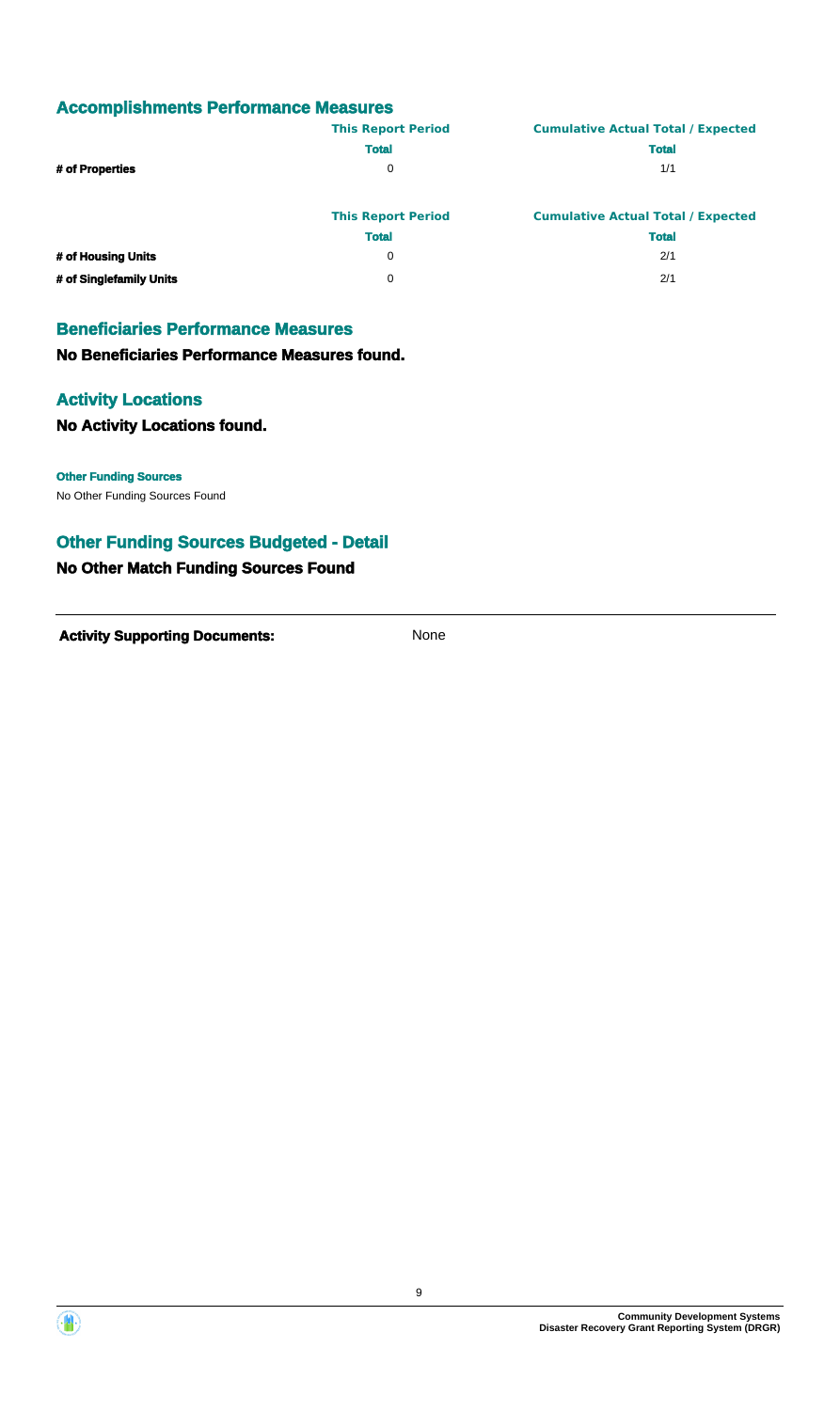## **Grantee Activity Number: 08-005-010 Activity Title: 1005-1007 W 17th St**

| <b>Activity Type:</b>         | <b>Activity Status:</b>                      |
|-------------------------------|----------------------------------------------|
| Acquisition - general         | Under Way                                    |
| <b>Project Number:</b>        | <b>Project Title:</b>                        |
| P08-005                       | Acquisition for Rehab and Sale 25% set-aside |
| <b>Projected Start Date:</b>  | <b>Projected End Date:</b>                   |
| 10/26/2009                    | 09/14/2010                                   |
| <b>Benefit Type:</b>          | <b>Completed Activity Actual End Date:</b>   |
| Direct (HouseHold)            |                                              |
| <b>National Objective:</b>    | <b>Responsible Organization:</b>             |
| NSP Only - LH - 25% Set-Aside | City of Lorain1                              |
|                               |                                              |
|                               |                                              |

| <b>Overall</b>                                 | <b>Jul 1 thru Sep 30, 2021</b> | <b>To Date</b> |
|------------------------------------------------|--------------------------------|----------------|
| <b>Total Projected Budget from All Sources</b> | \$0.00                         | \$183,444.62   |
| <b>Total Budget</b>                            | \$0.00                         | \$183,444.62   |
| <b>Total Obligated</b>                         | \$0.00                         | \$183,444.62   |
| <b>Total Funds Drawdown</b>                    | \$0.00                         | \$141,042.05   |
| <b>Program Funds Drawdown</b>                  | \$0.00                         | \$49,020.87    |
| <b>Program Income Drawdown</b>                 | \$0.00                         | \$92,021.18    |
| <b>Program Income Received</b>                 | \$0.00                         | \$5,706.54     |
| <b>Total Funds Expended</b>                    | \$135.51                       | \$141,460.96   |
| City of Lorain1                                | \$135.51                       | \$141,460.96   |
| <b>Most Impacted and Distressed Expended</b>   | \$0.00                         | \$0.00         |

#### **Activity Description:**

NSP Eligible Use 2301(c)3B CDBG Activities 24CFR570.201(a) Acquisition, (b) Disposition, (n) Direct Homeownership Assistance including as modified by 24CFR570.202. The acquisition and rehabilitation of properties within the City to be made available for resale at a discount to households earning 50% or less of Area Median Income to avoid continuing concentration of low income families. This item includes paying for costs associated with the required counseling. For housing related activities, include: tenure of beneficiaries—These properties will be for owner occupied or as a lease, it is anticipated that it will be 5 sale and 14 lease or lease purchase; duration or term of assistance; Up to 15 years on purchase, and 5 years on lease Discounted acquisition and the installation of energy efficient furnaces and water tanks will ensure that the properties cost of ownership is reduced. The sale of homes will not exceed the costs incurred by the City. If necessary, the City will use a 2nd mortgage to ensure affordable payments. Deed restrictions will be filed to ensure that if housing unit were to sell it would remain affordable to 50% of Area Median Income. For acquisition activities, include: discount rate Not less than 5% on any individual acquisition and not less than 15% on an aggregated basis. The City will pursue strategies to acquire at prices below these minimums by pursuing donations and partial donations where appropriate. For financing activities, include: If a purchase money mortgage is needed as a part of the sale, the City shall use an interest rate not to exceed 3.25% .

## **Location Description:**

1005-1007 W 17th St, Lorain, OH, Census Tract 229

#### **Activity Progress Narrative:**